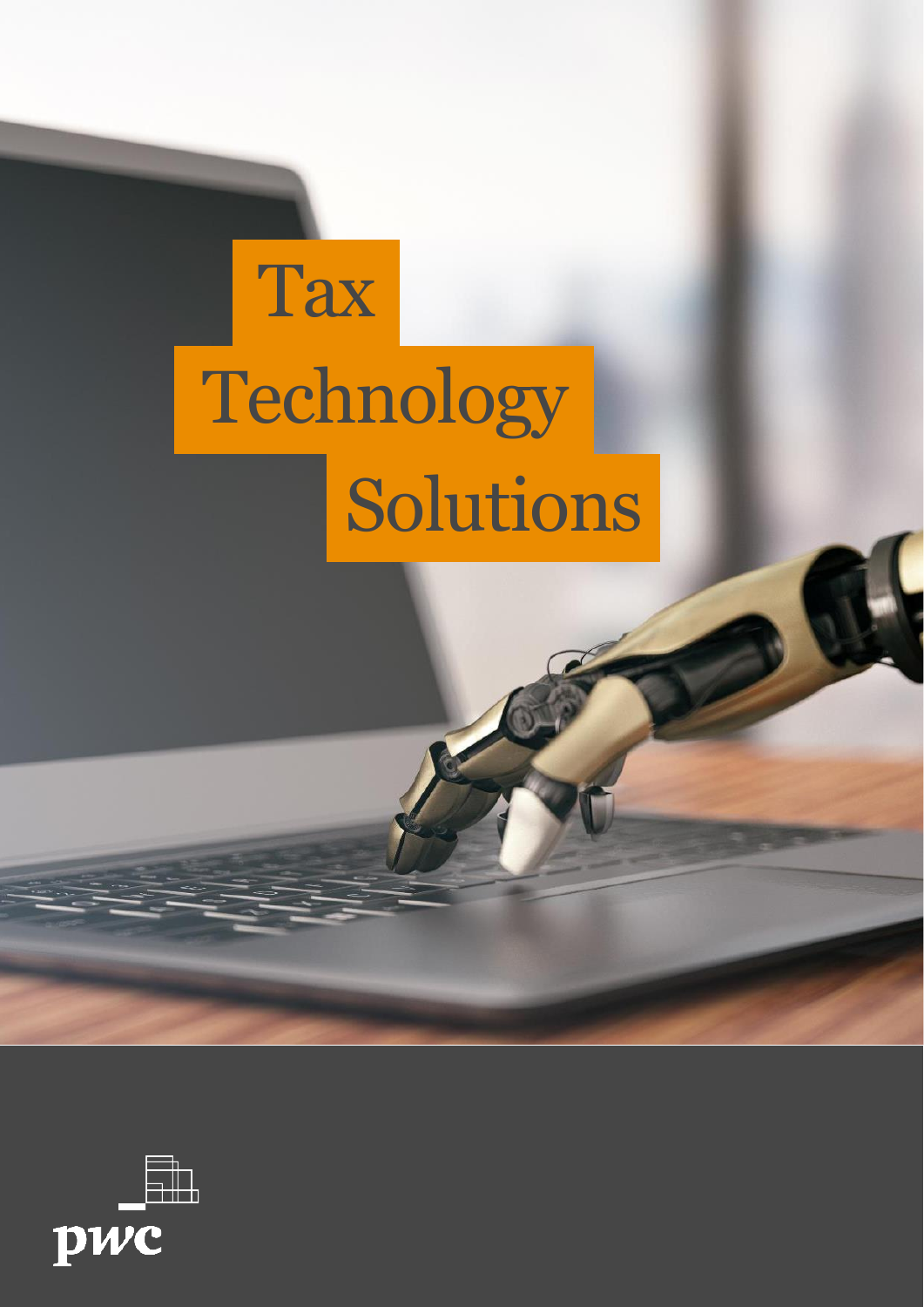### Data Preparation Automation

Do you work heavily on multiple spreadsheets and spend a lot of time consolidating and summarising data?



Streamline your data preparation processes to deliver your data outputs quickly and accurately



#### **Features and benefits**

- Drag-and-drop tools intuitive user interface
- Low code approach no need to worry about Excel macros and advanced scripts
- Repeatable and auditable data workflows
- Reduce your data preparation time significantly







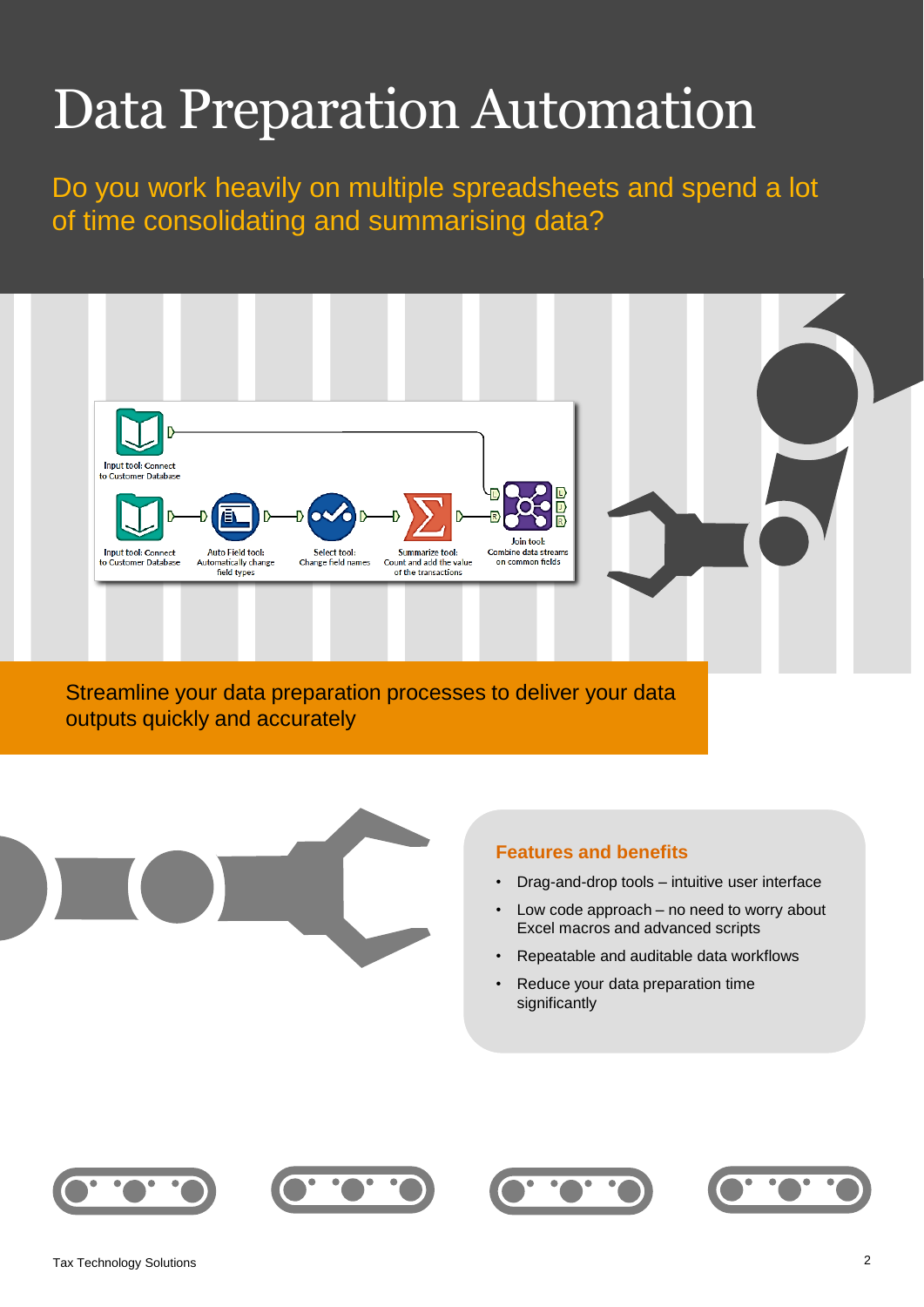## Tax Data Visualisation

How are you reporting tax data in an impactful and interactive manner so that you can deliver insights to the business?

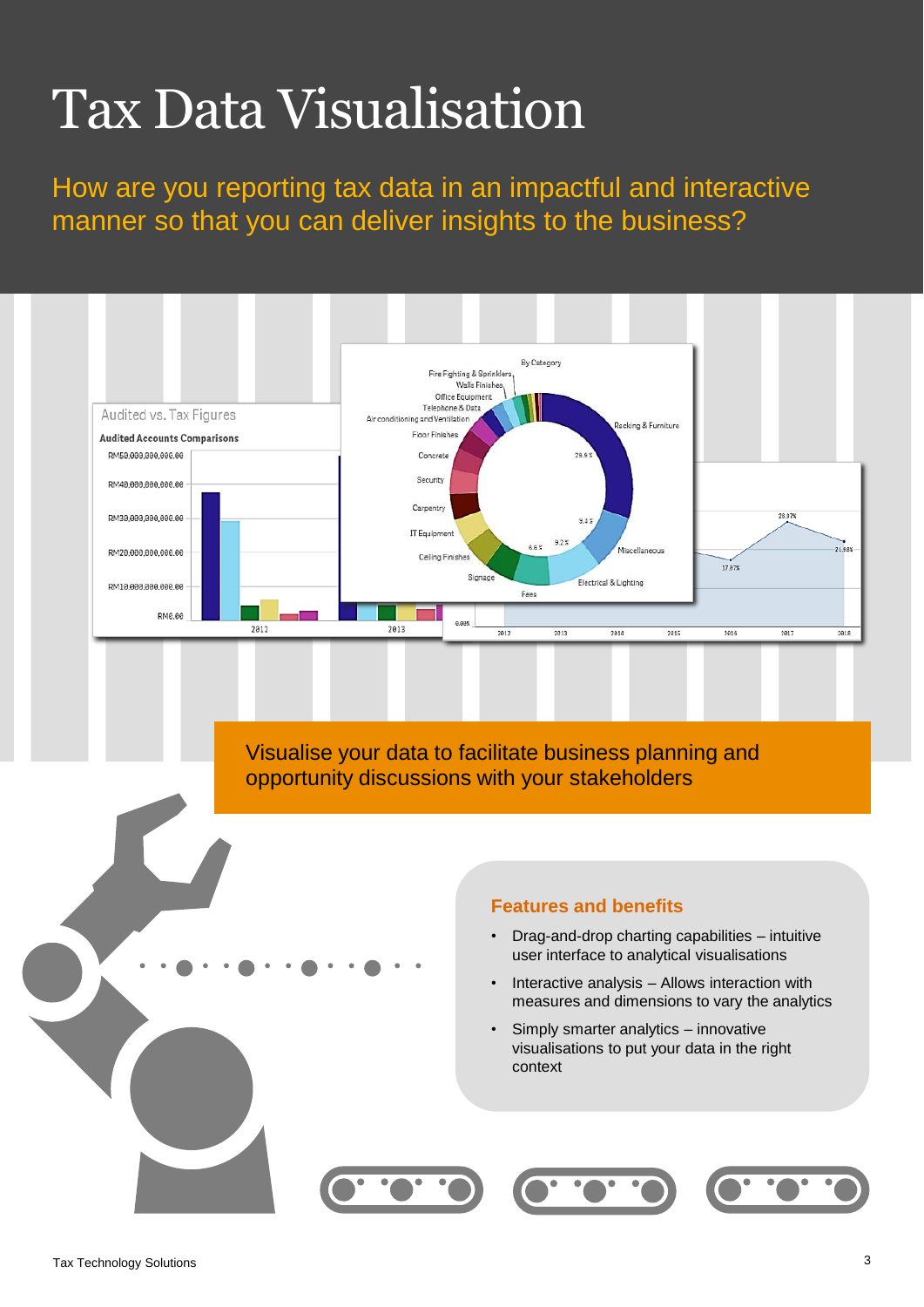### Robotic Process Automation

Are you spending a significant amount of time on routine low value tasks? Is there a better way of doing it?

Use Robotic Process Automation to perform manual, timeconsuming and rules-based tasks more efficiently by reducing cycle time and at lower costs than other automation solutions



#### **Robotic Process Automation (RPA)**

is a feature of intelligent process automation (IPA) that takes productivity optimization to the next level by redefining work and reassigning employees to execute higher-value activities. Process bots are capable of independently performing simple human-like functions such as interpreting, deciding, acting, and learning.



- Economic Value reduce operational costs and attain ROI goals faster than a traditional ERP deployment
- Workforce Advantage a digital workforce is capable of working 24x7 and required limited to no oversight, and can scale in response to business growth with speed, agility and resiliency
- Quality and Control Improvements digitizes expensive and error prone manual processes. Every step in the process, every activity performed, and all sources of data have a digital audit trail







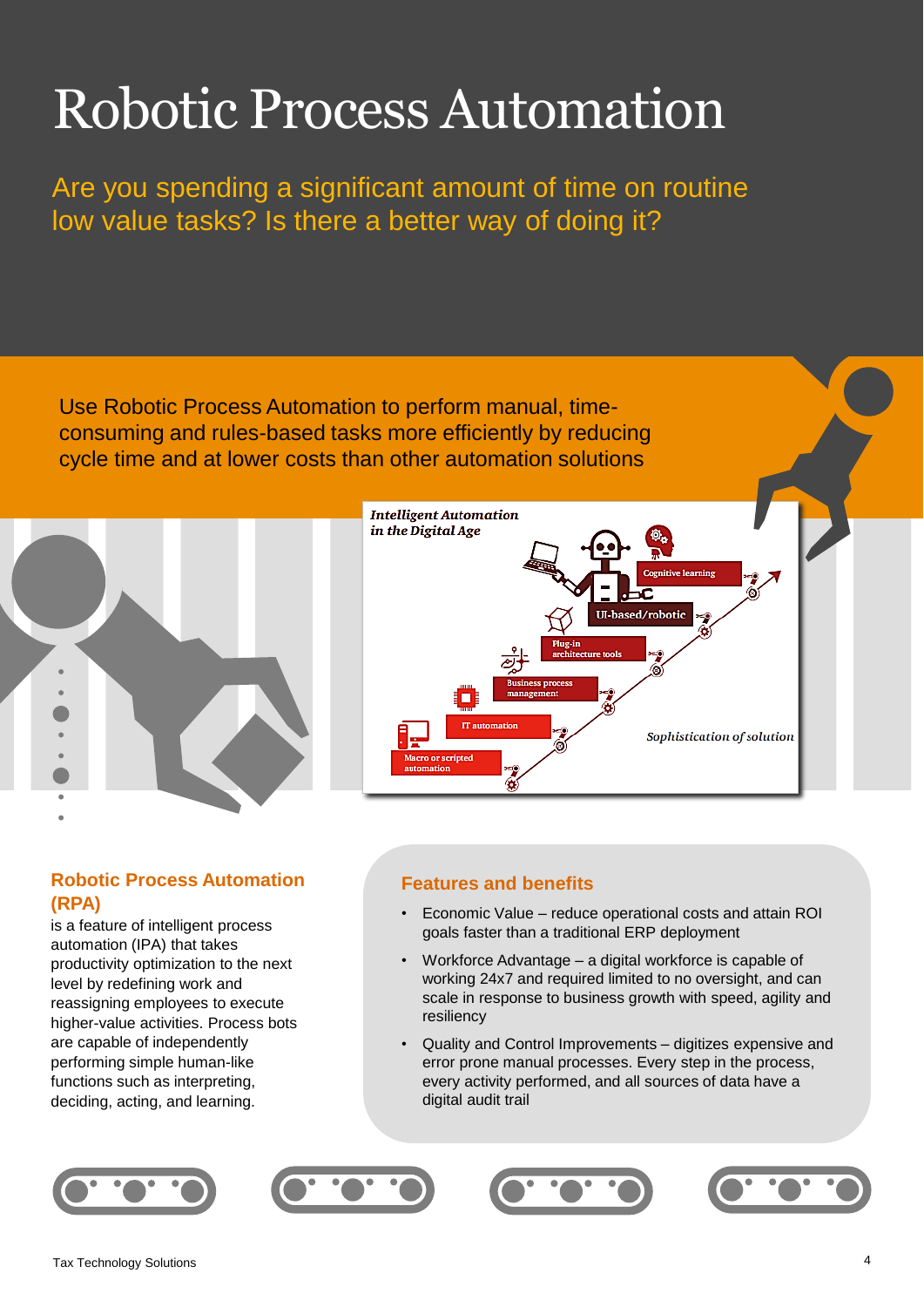### Engagement Center

#### Are you looking for a more efficient way to manage your tax engagements with PwC?

|                                                                                                         | $\sqrt{2}$ . Figures from 2010. The Manuscript of four from $\Delta x = 0$<br><b>INTERNATIONAL CONSUMING CONTRACTOR</b><br>Englishment Editorial<br>Combien 20<br>10011-01<br>throphone at<br>Orthought<br><b>Marchine</b><br>Decket I<br>Cardio X<br>Data Collection<br>Finalisation<br>Planning<br><b>Preparation</b><br>Complete<br>$\begin{array}{l} \displaystyle \frac{\partial \rho_{\text{max}}}{\partial \rho_{\text{max}}} = \frac{\partial \rho_{\text{max}}}{\partial \rho_{\text{max}}}\\ \displaystyle \frac{\partial \rho_{\text{max}}}{\partial \rho_{\text{max}}} = \frac{\partial \rho_{\text{max}}}{\partial \rho_{\text{max}}}\\ \displaystyle \frac{\partial \rho_{\text{max}}}{\partial \rho_{\text{max}}} = \frac{\partial \rho_{\text{max}}}{\partial \rho_{\text{max}}} = \frac{\partial \rho_{\text{max}}}{\partial \rho_{\text{max}}} \end{array}$<br><b>Children Hotel</b><br><b>Continent</b><br>gala<br>Generalistis<br>$\begin{array}{l} \displaystyle \frac{\partial \mathcal{A}(\mathbf{u},\mathbf{u})}{\partial \mathcal{A}(\mathbf{u},\mathbf{u})} \\ \displaystyle \frac{\partial \mathcal{A}(\mathbf{u},\mathbf{u})}{\partial \mathcal{A}(\mathbf{u},\mathbf{u})} \end{array}$<br>or and<br>Para de la<br>STE (1988)<br>Nordly DC<br>Trip (1988-1976)<br><b>Input See Eds. 8:2-17675</b><br>Los Portas (1954)<br>Libraries School<br>$\begin{tabular}{l l l } \hline \textbf{Her} & & \textbf{G} \\ \hline \textbf{Udet} & \textbf{G} & \textbf{G} \\ \hline \textbf{G} & \textbf{G} \\ \textbf{G} & \textbf{G} \\ \textbf{G} & \textbf{G} \\ \textbf{G} & \textbf{G} \\ \textbf{G} & \textbf{G} \\ \textbf{G} & \textbf{G} \\ \textbf{G} & \textbf{G} \\ \textbf{G} & \textbf{G} \\ \end{tabular}$<br><b>Purcello</b><br>Seal 230-2<br>Shin Males<br>Shinami<br>Searan<br>Noon<br>Manuscon<br>Manuscon<br>na man<br>Impiri di<br><b>Aid</b><br>Service Corp.<br>representative control | Welseme.<br>Henry Learng Client                                                                                                                                      |  |
|---------------------------------------------------------------------------------------------------------|------------------------------------------------------------------------------------------------------------------------------------------------------------------------------------------------------------------------------------------------------------------------------------------------------------------------------------------------------------------------------------------------------------------------------------------------------------------------------------------------------------------------------------------------------------------------------------------------------------------------------------------------------------------------------------------------------------------------------------------------------------------------------------------------------------------------------------------------------------------------------------------------------------------------------------------------------------------------------------------------------------------------------------------------------------------------------------------------------------------------------------------------------------------------------------------------------------------------------------------------------------------------------------------------------------------------------------------------------------------------------------------------------------------------------------------------------------------------------------------------------------------------------------------------------------------------------------------------------------------------------------------------------------------------------------------------------------------------------------------------------------------------------------------------------------------------------------------------------------------------------------------------------------------------------|----------------------------------------------------------------------------------------------------------------------------------------------------------------------|--|
| A platform PwC uses<br>to collaborate and<br>communicate with<br>clients through our tax<br>engagements | $\mu \rho^2 = R \nu \rho \nu h = 0.04785$<br>SCECTION CARD AT<br>Requests Status<br>Requests for fillings<br><b>SHOPPING</b><br><b>CONSULTAINING</b><br>153,000,000<br>Distant Avail<br>10000000<br>Requests for groups or entities.<br><b>Insurance Continues Institute</b><br>Continued for<br><b>INVESTIGATION</b><br>WINDOW CONTRACTMENT IN MICHAEL MILE.<br>œ<br>51 Antarcon parts with the charity part 10x 200 07 001 Applitude 17 to 20 Aug 19 19<br>ST ARCON a recordistration recorded auto (Sin Q23 OF 2019 Assembly at 1505), 26 Jan. (202)<br>Vient Colle and clinical collection COUST NIMeparks of F.O. (9) Apr 20<br>recurso meantains anna no Notae anno 1980 ann an California anns ann ann an California<br>Token Callo served information free and of the GCS GT 2010 Agencine of 14.46 (2012) (2012)<br>4.777779772<br>45 YEAR HALVEST MARKE PACING STEPS, MARKER OF CROCKING RESIDENCE RATION OF A STATE OF A STATE OF A STATE OF A                                                                                                                                                                                                                                                                                                                                                                                                                                                                                                                                                                                                                                                                                                                                                                                                                                                                                                                                                                    | MY ENGAGEMENTS.<br>@ rating<br>Defended to the control of<br><b>A DOMESTIC</b><br>wingspace of the<br>A 720 S.M. said from Se<br><b>CONTRACTOR</b><br>WAS STRUCTURED |  |

Engagement Center facilitates the delivery of engagements at PwC. A central location for our clients and PwC teams to work during the engagement in a manner that is Transparent, Collaborative and Secure.

It also enables the efficient exchange of documents, monitoring engagement progress, and access to all queries and responses which removes the need to search through emails for information retrieval.

#### **Features and benefits**

- Live monitoring of engagement progress
- Raising and responding to information requests and queries eliminating the need for email
- Secure exchange of documents for all engagement deliverables: letter, workpaper, reports and filings
- The ability to share reporting and insights with you